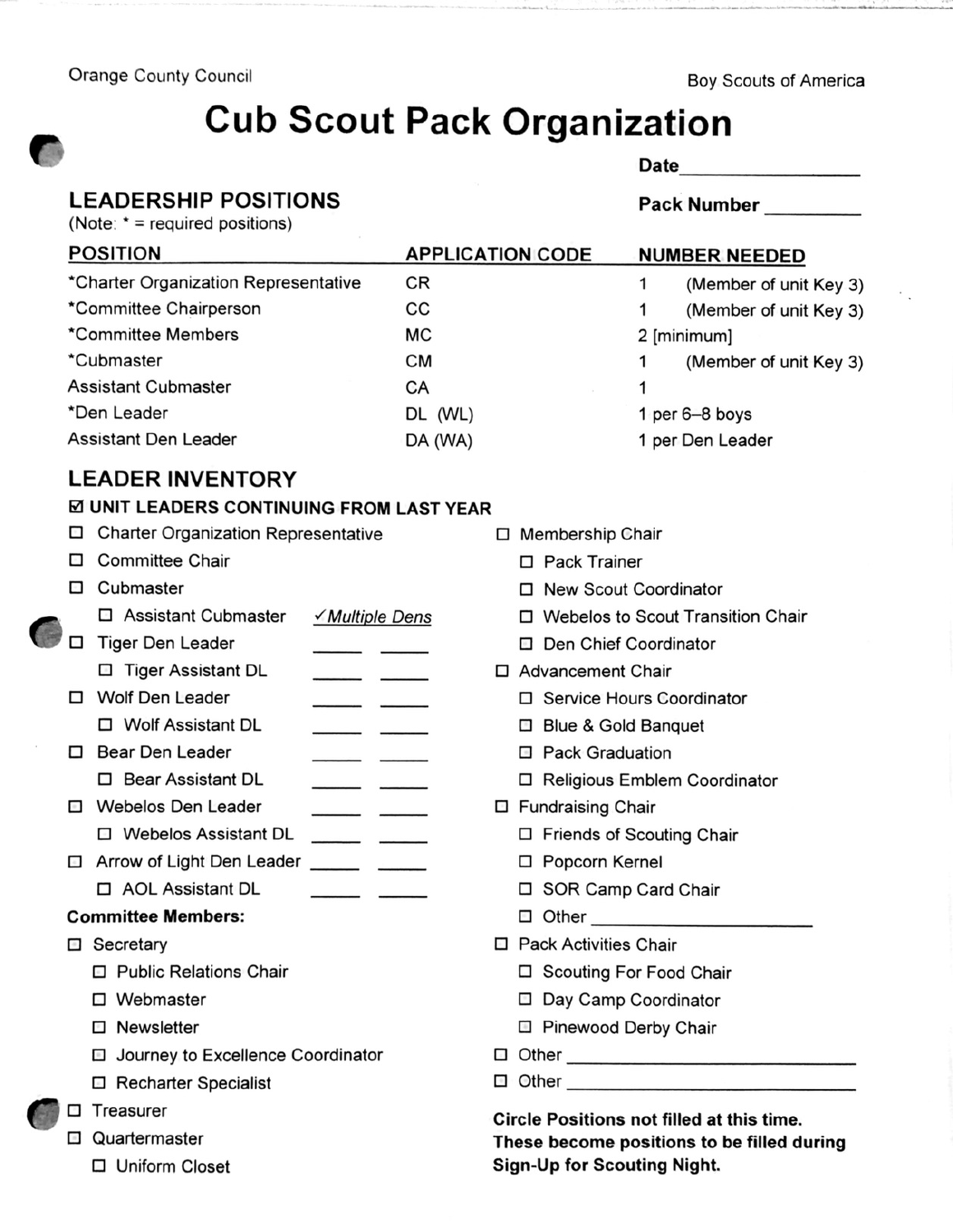# PACK COMMITTEE ORG CHART



\* - Recommended that these positions not be filled by a Webelos/Arrow of Light parent.

 $\blacksquare$